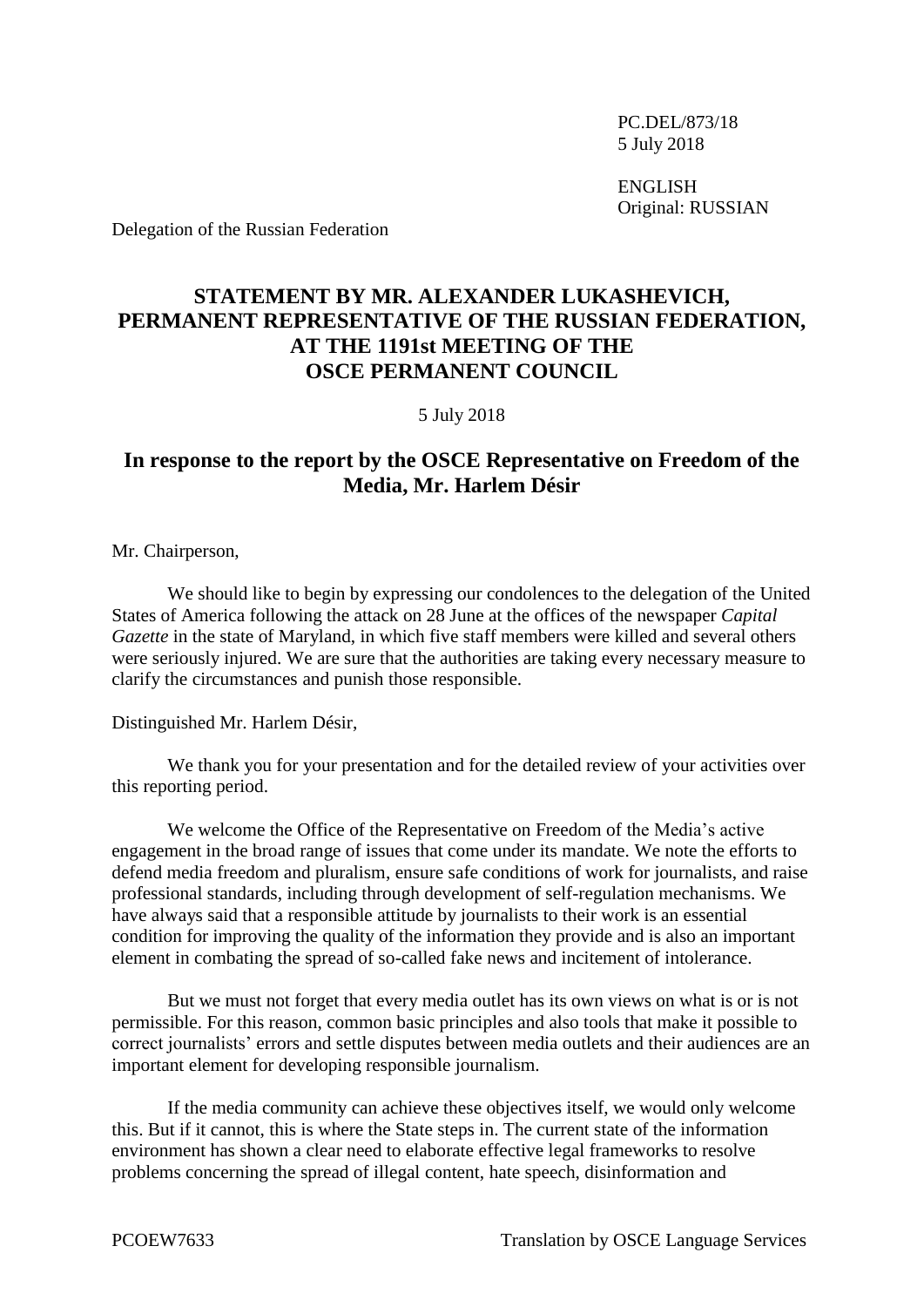information that violates the right to protection of private and family life. As things stand today, we are not at all sure that these issues can be resolved through media self-regulation alone.

We know that the Representative on Freedom of the Media pays great attention to issues concerning protection of freedom of speech in the fight against terrorist threats. We respect the professional views of the Office, but it should not go beyond its mandate.

We welcome voluntary initiatives by media outlets that take a serious approach to covering issues related to combating terrorism. In this respect, we should like to recall the Anti-Terrorist Convention (a kind of journalists' code of conduct for covering terrorist attacks and counter-terrorist operations) adopted in April 2003 by a group of leading Russian TV channels, radio stations and print media. We think that such measures on the part of the media community show its maturity and understanding of its responsibility to society.

## Mr. Chairperson,

Unfortunately, we see in the OSCE area an increasingly frequent practice to restrict media activity and persecute journalists on the basis of their ethnicity or the views they express. Russian media have been the target of discriminatory policies and unpunished persecution in a number of participating States: Latvia, Lithuania, Estonia, Moldova, Ukraine, the United States, the United Kingdom, France and other countries. It is precisely this issue that requires the utmost attention and conscientious efforts on the part of the Representative on Freedom of the Media.

Last week, a very serious incident took place. The Ukrainian Security Service banned entry into Ukraine for journalists working for the Russian media, Yevgeny Primakov (VGTRK) and Paula Slier (Russia Today), who, paradoxically, had planned to take part in a conference on media freedom and pluralism. Both journalists were deported from the country and banned from entering for five years (incidentally we saw nothing about this in your report). This is far from the first such incident.

For the Ukrainian authorities it has become routine practice to decide of their own accord who is or is not a journalist and who has the right to express a point of view and who should be denied this right. We know well that the Ukrainian Government is doing everything possible to prevent its citizens from receiving alternative information. But we have questions regarding the Representative on Freedom of the Media's attitude towards this issue.

The "regret" that you expressed over the deportations of Paula Slier and Yevgeny Primakov is rather mild given the frequency with which Russian journalists are being subjected to such action by the Ukrainian Government. Most interesting is that our distinguished colleagues from the United States and the European Union show not the slightest concern over such matters as they affect Russian media, which are of no interest to Washington and Brussels. We firmly believe that double standards cause great harm to the reputation of the OSCE and its institutions.

In your report, you mention several specific cases, including the situation with the "director" Oleg Sentsov, who was sentenced for preparing a terrorist attack. But Mr. Désir, we should like to ask you, on what basis do you assert that his detention in custody is